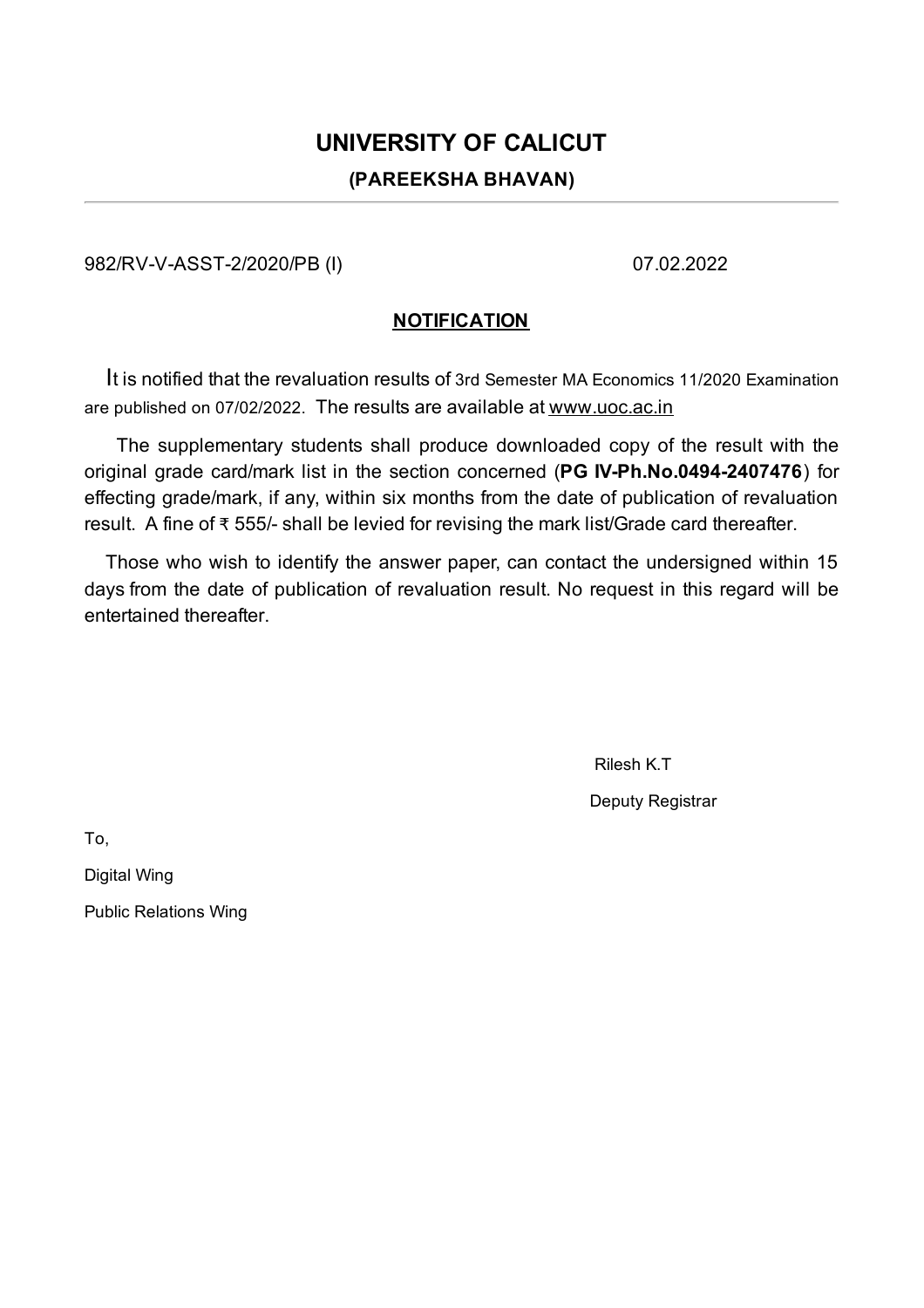$\overline{\phantom{a}}$ 

| <b>Revaluation Results of III Semester MA Economics 11/2020 Examination</b> |                            |                                     |                                                        |                                      |  |  |
|-----------------------------------------------------------------------------|----------------------------|-------------------------------------|--------------------------------------------------------|--------------------------------------|--|--|
|                                                                             | SI No Register Number Name |                                     | Paper                                                  | Status                               |  |  |
|                                                                             | 1CHATMEC001                | AJMAL S                             | <b>BASIC ECONOMETRICS</b>                              | Change                               |  |  |
|                                                                             | 2CLATMEC003                | ANAGHA M K                          | <b>BASIC ECONOMETRICS</b>                              | No Change                            |  |  |
|                                                                             | 3CLATMEC004                | <b>ARCHANA C U</b>                  | <b>BANKING: THEORY AND</b><br><b>PRACTICE</b>          | No Change                            |  |  |
|                                                                             | 4CLATMEC006                | ASWATHI P                           | <b>BANKING: THEORY AND</b><br><b>PRACTICE</b>          | No Change                            |  |  |
|                                                                             | 5CLATMEC011                | <b>CHAITHRA NATH K</b><br>S         | <b>BANKING: THEORY AND</b><br><b>PRACTICE</b>          | Change                               |  |  |
|                                                                             | 6CLATMEC012                | ΚT                                  | FARHANA MUNFIDA BANKING: THEORY AND<br><b>PRACTICE</b> | Change                               |  |  |
|                                                                             | 7CLATMEC014                | GOPIKA C M                          | <b>BANKING: THEORY AND</b><br><b>PRACTICE</b>          | Change                               |  |  |
|                                                                             | 8CLATMEC017                | MUHSINA FEBIN M<br>P                | <b>BANKING: THEORY AND</b><br><b>PRACTICE</b>          | Change                               |  |  |
|                                                                             | 9ELATMEC013                | SNEHA SUNNY                         | <b>BASIC ECONOMETRICS</b>                              | Change                               |  |  |
|                                                                             | 10 GKATMEC004              | ANUPAMA M P                         | <b>BASIC ECONOMETRICS</b>                              | No Change                            |  |  |
|                                                                             | 11GKATMEC009               | <b>LAKSHMIS</b>                     | <b>BASIC ECONOMETRICS</b>                              | No Change                            |  |  |
|                                                                             | 12GTATMEC011               | <b>BABITHAK B</b>                   | <b>BASIC ECONOMETRICS</b>                              | Change                               |  |  |
|                                                                             | 13GTATMEC012               | <b>ELWIN NELSON</b>                 | <b>BASIC ECONOMETRICS</b>                              | No Change                            |  |  |
|                                                                             | 14 GTATMEC017              | RAGIVEE M P                         | <b>BASIC ECONOMETRICS</b>                              | Result will be<br>published<br>later |  |  |
|                                                                             |                            | <b>RAIHANATH</b><br>PUTHIYAMALIYEKK |                                                        |                                      |  |  |
|                                                                             | 15GTATMEC018               | AL                                  | <b>BASIC ECONOMETRICS</b>                              | Change                               |  |  |
|                                                                             | 16GTATMEC026               | <b>VIVEK M</b>                      | <b>BASIC ECONOMETRICS</b>                              | Change                               |  |  |
|                                                                             | 17 LFATMEC006              | <b>JESNY JOY</b>                    | <b>INTERNATIONAL TRADE</b>                             | Change                               |  |  |
|                                                                             | 18 MAATMEC004              | <b>ANUSHAK</b>                      | <b>BASIC ECONOMETRICS</b>                              | Change                               |  |  |
|                                                                             | 19 MCATMEC006              | FATHIMA NOORA P                     | <b>INTERNATIONAL TRADE</b>                             | No Change                            |  |  |
|                                                                             | 20 POATMEC001              | <b>AKSHAY P</b>                     | <b>GROWTH AND</b><br><b>DEVELOPMENT</b>                | Change                               |  |  |
| 21                                                                          | SFATMEC006                 | RAGI MP                             | <b>INTERNATIONAL TRADE</b>                             | Change                               |  |  |